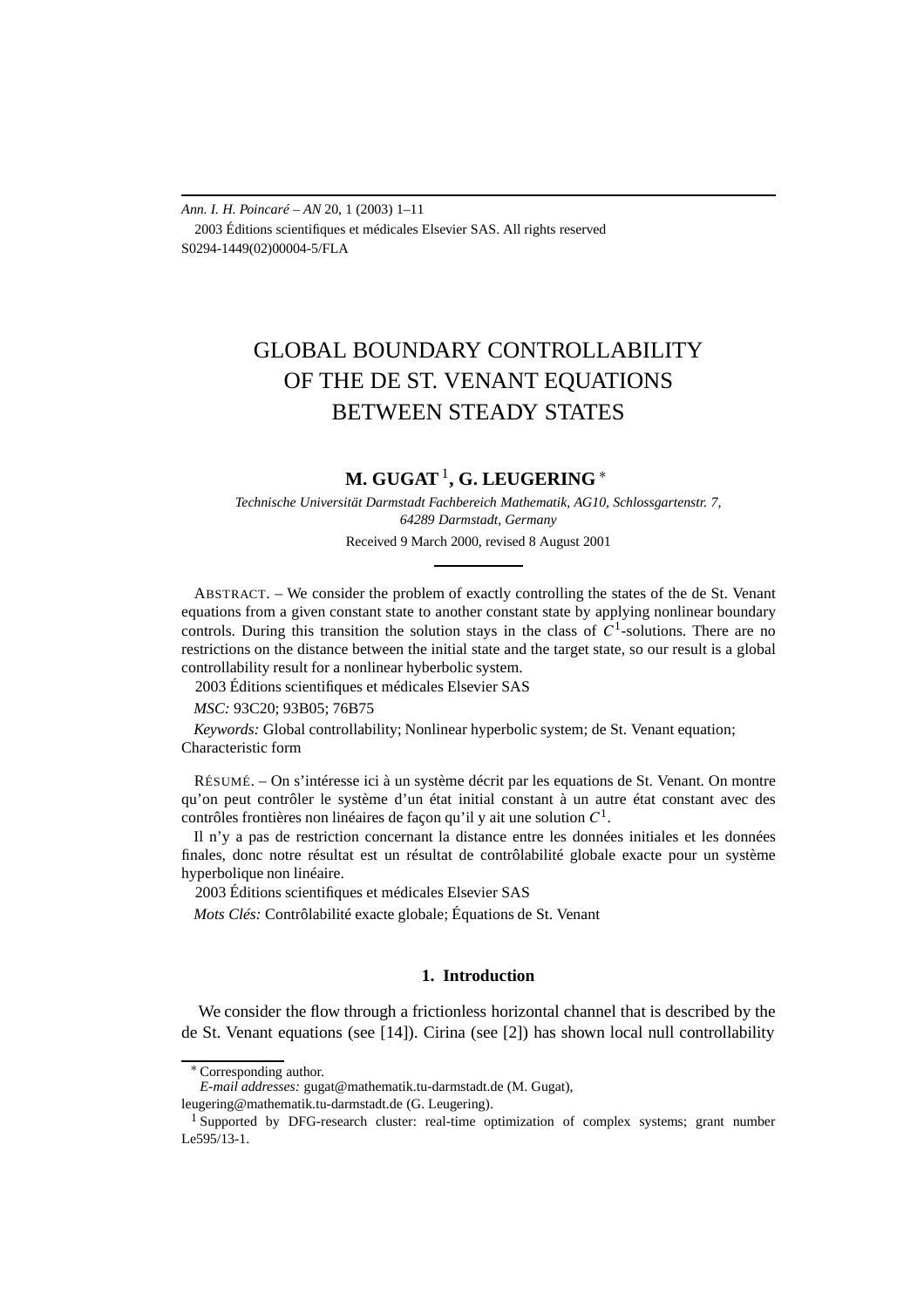for nonlinear hyperbolic systems. In a more recent paper [12], Li, Rao and Jin established local controllability for a quasilinear strictly hyperbolic system (see also [13]).

Stabilizability of open channel flow around an equilibrium, described by the de St. Venant equations, has been shown by Coron, d'Andrea-Novel and Bastin in [4]. Finally, in [10], Leugering and Schmidt have shown local exact controllability and local stabilizability for networks of canals described by the de St. Venant equations (see also [7]).

In this paper, we present a result on global controllability of the de St. Venant equations with no restrictions on the distance between the initial state and the target. As stated for example in Dafermos [6], p. 140, classical solutions generally break down in finite time as a result of collision of characteristics (see also [11]). However, we show that starting from a constant subcritical initial state we can reach any other constant subcritical state in finite time with boundary controls that can be chosen in such a way that shocks are avoided and the state remains within the context of classical solutions.

In order to avoid shocks, it is essential to change the state sufficiently slow which is possible if the control period is chosen sufficiently long.

Apart from its mathematical content, our result appears to be relevant for applications where shocks have to be avoided, which is particularily true for drainage- and sewer systems. Our proofs are based on the characteristic form of the equations. They are constructive and show how controls can actually be computed numerically. As the boundary controls are not unique, there is some flexibility with respect to optimization.

Our result is global in the sense that it holds for initial states and terminal states that can be arbitrarily far away from each other. This is in contrast to the local results given in the literature that hold for initial states in a neighbourhood of the desired terminal state only.

Other problems of global controllability have been studied by E.J.P.G. Schmidt in [15, 16]

### **2. Definitions and notation**

We consider the problem of boundary control of the flow through a frictionless horizontal channel, where the boundary conditions are given in terms of the Riemann invariants. The channel is parametrized lengthwise by  $x \in [0, L]$ . Let  $U(t, x)$  and  $a(t, x)$ denote the average velocity over the cross section of the channel and the wetted area at *x* at time *t*, respectively. Furthermore, let  $b(x, a)$  be the width of the water surface and *g* be the gravitational constant. Then the de St. Venant equations governing the flow of water in that channel are given in form of the following quasilinear hyperbolic system:

$$
\partial_t \begin{pmatrix} a \\ U \end{pmatrix} + \begin{pmatrix} U & a \\ g/b(a) & U \end{pmatrix} \partial_x \begin{pmatrix} a \\ U \end{pmatrix} = 0.
$$

A detailed derivation of the model can be found in [5,8]. Let  $c(t, x) = \frac{g a(t, x)}{ }$  $b(x, a(t, x))$ <sup>1/2</sup> denote the corresponding wave celerity. Define the Riemann invariants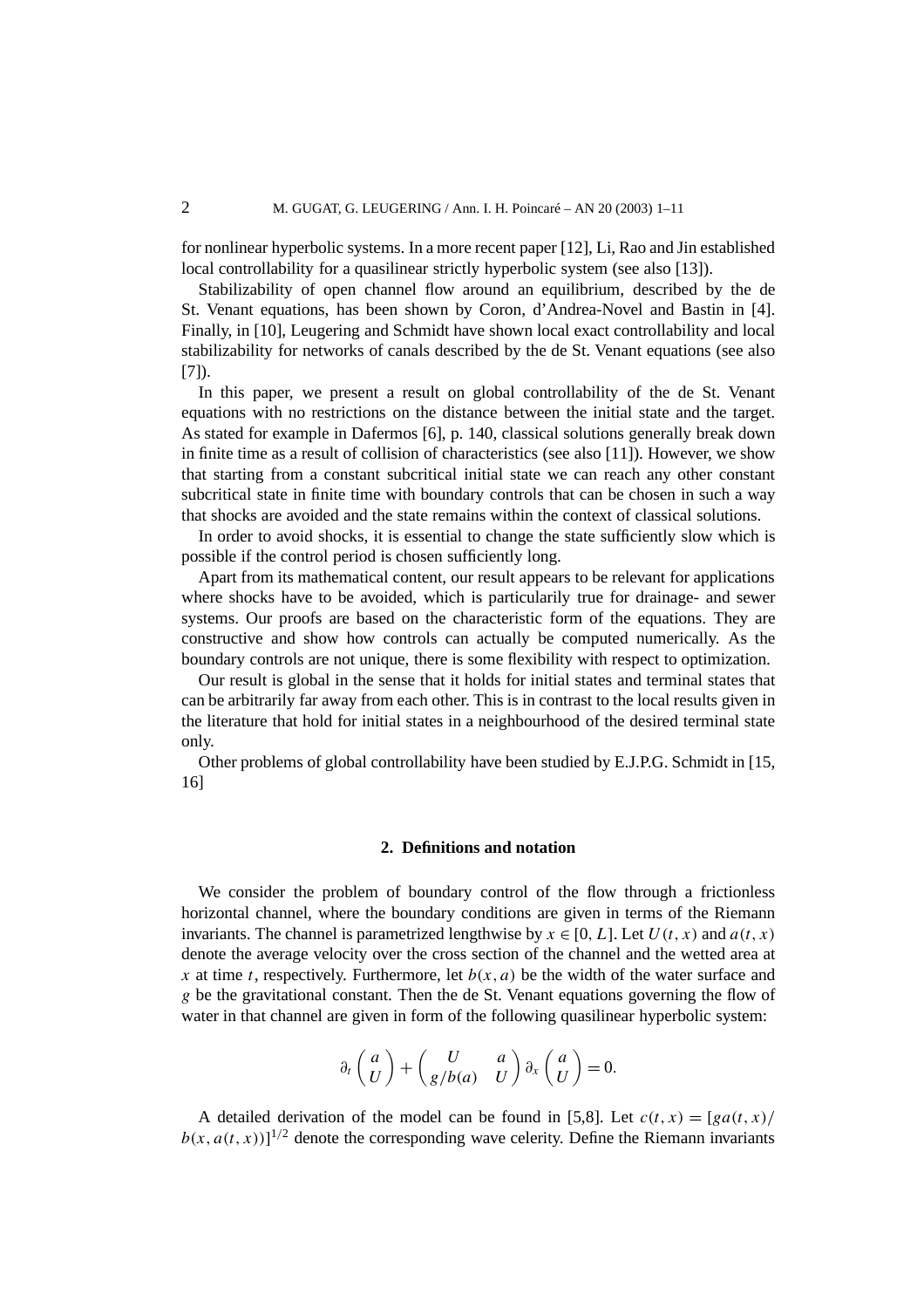$R^+ = U + 2c$ ,  $R^- = U - 2c$  and

$$
A(R^+, R^-) := \begin{pmatrix} \frac{3}{4}R^+ + \frac{1}{4}R^- & 0\\ 0 & \frac{1}{4}R^+ + \frac{3}{4}R^- \end{pmatrix} = \begin{pmatrix} U+c & 0\\ 0 & U-c \end{pmatrix}
$$

The de St. Venant equations can be written in the form

$$
\partial_t \begin{pmatrix} R^+ \\ R^- \end{pmatrix} + A(R^+, R^-) \partial_x \begin{pmatrix} R^+ \\ R^- \end{pmatrix} = 0.
$$
 (1)

These equations form a nonlinear hyperbolic system of the form considered in Cirina [2,3] with  $z = (R^+, R^-)$  and the diagonal matrix *A* and  $f = 0$ .

For a matrix *M* ∈  $R^{2\times2}$ , define  $|M| = \max\{|m_{11}| + |m_{12}|, |m_{21}| + |m_{22}|\}$ . For  $r \in R^2$ let  $|r| = \max\{|r_1|, |r_2|\}.$ 

We have  $|A| = \max\{|\frac{3}{4}R^+ + \frac{1}{4}R^-|, |\frac{1}{4}R^+ + \frac{3}{4}R^-|\}$ . The norms of the first partial derivatives of *A* are bounded above by 1.

In Cirina's papers [2,3] the classes  $\Sigma(\mathcal{R}, m, \alpha, \delta, k)$  are defined and play an important role.

Our system is in diagonal form, hence in the notation of Cirina we have  $(A, f) \in$  $\sum (R \times [0, \infty), 2, \alpha, 1/2, k)$  if  $k \ge 1$  is such that  $|A| \le k$  for all  $(R^+, R^-)$  with  $|(R^+, R^-)| \le \alpha$ . Here  $f = 0$  and the matrix *S* in the definition of the class can be chosen as the identity matrix. The condition  $|A| \le k$  is satisfied for example if  $\frac{3}{4}(|R^+| +$  $|R^-|$ ) ≤ k.

# **3. A local result**

In this section we start with a result about local controllability.

The results given in the literature ususally state that we can steer the system from a given initial state to a target state, provided that they are sufficiently close to each other.

In this section we state a result of a different type. It guarantees that for each element of a compact set of initial states it is possible to reach target states in balls of the same size around the initial states within the same control time. So our result could be described as a result about uniform local controllability. For this result it is essential that a uniform upper bound for the eigenvalues of the system matrix is valid.

Later we will use this result to prove that global controllability is possible, by constructing a global control from a finite number of local controls. This is possible since the following theorem ensures that for a given small distance the time intervals needed to go from a point to a target point within that distance are uniformly bounded.

THEOREM 1. – *Consider the de St. Venant system* (1) *with boundary conditions of the form*  $R^+(t, 0) = g_1(t)$  *and*  $R^-(t, L) = g_2(t)$ *. Let a nonempty compact rectangular*  $\mathcal{L}$  *set*  $\Omega = [a_+, b_+] \times [a_-, b_-] \subset R^2$  *be given such that for all*  $(R^+, R^-) \in \Omega$ *, we have*  $3/4R^+ + 1/4R^- > 0$  and  $1/4R^+ + 3/4R^- < 0$ , that is  $\Omega$  contains only subcritical states. *Let δ >* 0 *be given. Define*

$$
T = \max_{(R^+, R^-) \in \Omega} \max \left\{ \frac{L + \delta}{|(3/4)R^+ + (1/4)R^-|}, \frac{L + \delta}{|(1/4)R^+ + (3/4)R^-|} \right\}.
$$
 (2)

*.*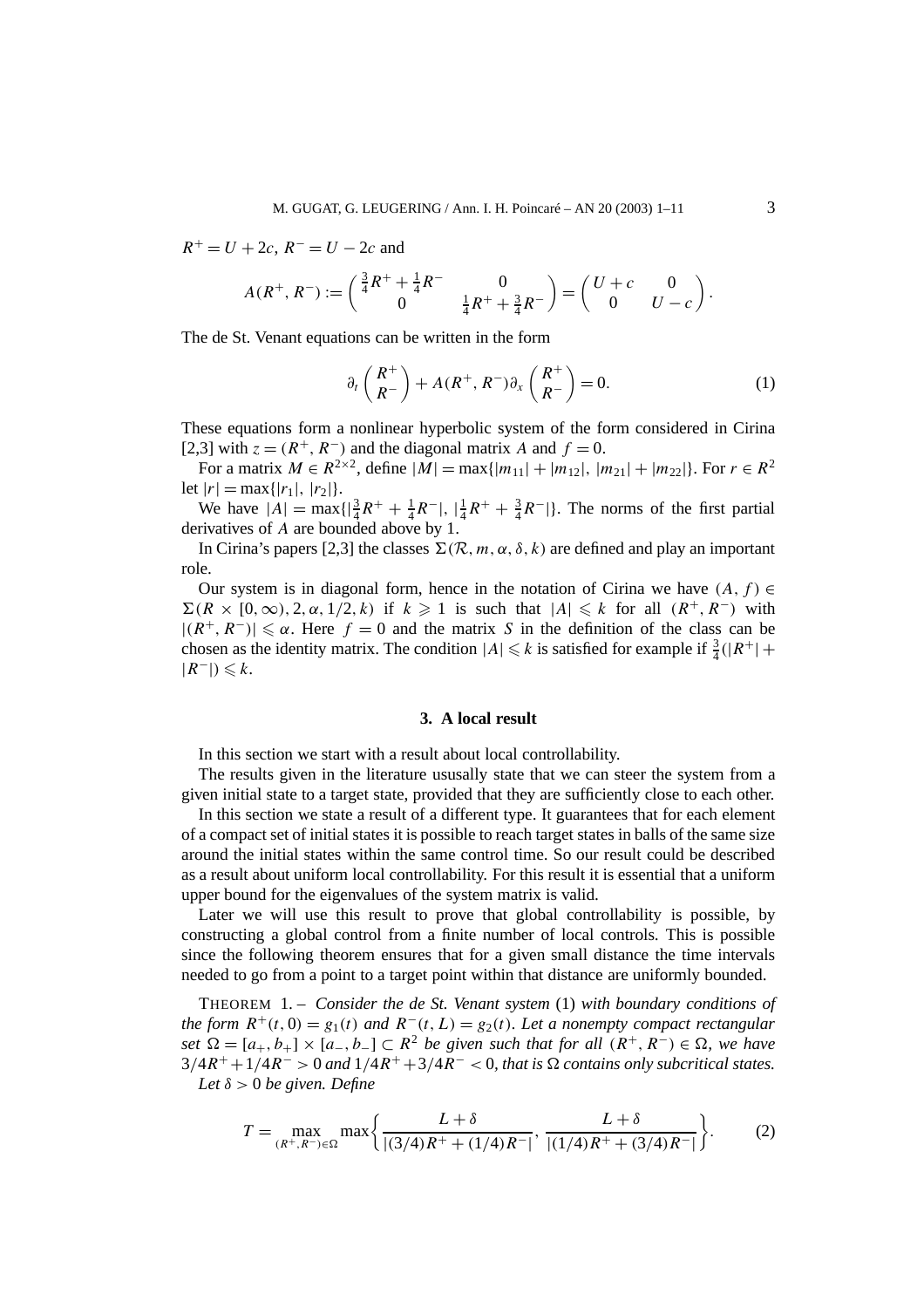*Then there exists a number*  $\alpha > 0$ , such that for all constant initial states  $(R_1^+, R_1^-) \in \Omega$ *and for all constant terminal states*  $(R_2^+, R_2^-) \in \Omega$  *with* 

$$
\max\{|R_1^+ - R_2^+|, |R_1^- - R_2^-|\} \leq \alpha,\tag{3}
$$

*the boundary controls*  $g_1$ ,  $g_2$  *can be chosen such that in time*  $T$ *, the system has reached the terminal state* ( $R_2^+$ ,  $R_2^-$ ) *and the corresponding solution is continuously differentiable.*

*Moreover, by choosing α sufficiently small, the maximal absolute values of the derivatives*

$$
\partial_x R^+(t, x), \quad \partial_x R^-(t, x), \quad \partial_t R^+(t, x), \quad \partial_t R^-(t, x), \quad g'_1(t), \quad g'_2(t)
$$

*for*  $(t, x) \in [0, T] \times [0, L]$  *can be made arbitrarily small.* 

*Proof.* – We define an initial state  $\varphi$  :  $R \to R^2$  on the real line in the following way. For  $x \in [0, L]$ , let  $\varphi(x) = (R_1^+, R_1^-)$ . For  $x \in (-\infty, -\delta] \cup [L + \delta, \infty)$  let  $\varphi(x) = (R_2^+, R_2^-)$ . For  $x \in (-\delta, 0) \cup (L, L + \delta)$  define  $\varphi$  in  $C^1(R)$ , such that the components  $\varphi_1$  and  $\varphi_2$  of  $\varphi$  are monotone functions on  $(-\delta, 0)$  and on  $(L, L + \delta)$  and

$$
\max_{x \in R} \{ |\varphi_1'(x)|, |\varphi_2'(x)| \} \leq \frac{3}{\delta} \max \{ |R_1^+ - R_2^+|, |R_1^- - R_2^-| \}.
$$
 (4)

Since the set  $\Omega$  is compact, we can choose a number  $c_0 > 0$  such that for all  $(R^+, R^-) \in$  $Ω$  we have  $|(R^+, R^-)| \le c_0$ . Then we can choose a number  $k ≥ 1$  such that for all *(R<sup>+</sup>, R<sup>−</sup>)* with  $|(R^+, R^-)| \le 2c_0$  we have  $|A(R^+, R^-)| \le k$ . Define  $a = -kT$  and  $b = L + kT$ . Then  $(A, 0) \in \Sigma([a, b] \times [0, T], 2, 2c_0, 1/2, k)$ . Thus Theorem 3.IV from Cirina [3], implies the existence of a number  $\beta > 0$  such that if

$$
\max_{x \in \mathbb{R}} \{ |\varphi_1'(x)|, |\varphi_2'(x)| \} \leq \beta,
$$
\n(5)

the de St. Venant system with initial state  $\varphi$  on [ $a, b$ ] has a unique continuously differentiable solution on the convex hull of the two sets  $[a, b] \times \{0\}$  and  $[0, L] \times [0, T]$ . Let  $\tau$  denote this region. The proof of Theorem 3.IV is based upon results by Hartman and Wintner whose proof can be found in [9].

Choose  $\alpha \leq \beta \delta/3$ . Then (3) and (4) imply (5). Therefore by Theorem 3.IV from Cirina [3], a  $C^1$  solution with initial state  $\varphi$  on  $[a, b]$  exists on the set  $\tau$ .

Moreover, Theorem 3.IV guarantees the existence of a constant  $N > 0$  such that for all  $(x, t) \in [0, L] \times [0, T]$  we have

$$
\max\{|\partial_x R^+(t,x)|, |\partial_x R^-(t,x)|\} \leq N \max_{x \in \mathbb{R}}\{|\varphi'_1(x)|, |\varphi'_2(x)|\} \leq 3N\alpha/\delta.
$$

(Note that in [3] there is a misprint in the statement of Theorem 3.IV, namely the inequality  $|z_x| \le N |\phi|$  instead of  $|z_x| \le N |\phi'|$ .)

This implies that by choosing  $\alpha$  sufficiently small, we can make the absolute values of the derivatives  $\partial_x R^+(t, x)$ ,  $\partial_x R^-(t, x)$  arbitrarily small.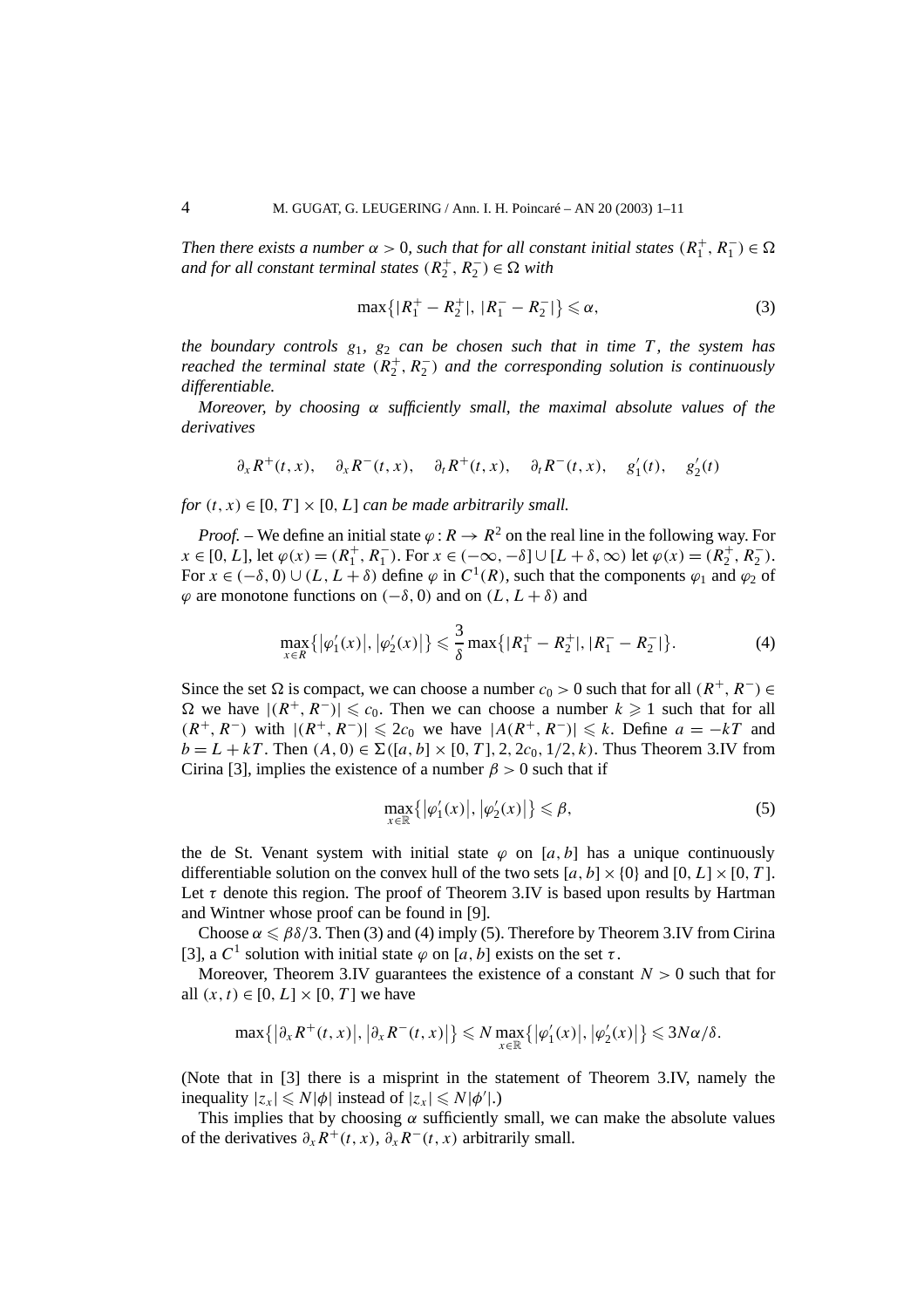Since the initial state  $\varphi_1$  has only values between  $R_1^+$  and  $R_2^+$ , this is also the case for the first component  $R^+$  of the solution on [0, T]. Similarly,  $R^-$  can only attain values between  $R_1^-$  and  $R_2^-$ .

Define

$$
M = \max_{(x,t)\in[0,L]\times[0,T]} \{ |(3/4)R^+ + (1/4)R^-|, |(1/4)R^+ + (3/4)R^-| \}.
$$

The system equation implies that

$$
\max_{(x,t)\in[0,L]\times[0,T]}\left\{|\partial_t R^+|,|\partial_t R^-|\right\} \leq M \max_{(x,t)\in[0,L]\times[0,T]}\left\{|\partial_x R^+|,|\partial_x R^-|\right\}
$$
  

$$
\leq 3MN\alpha/\delta.
$$

So we can also make the absolute values of the time-derivatives of  $(R^+, R^-)$  arbitrarily small by choosing  $\alpha$  sufficiently small.

The slopes of the characteristic curves are given by  $dx_+/dt = (3/4)R^+ + (1/4)R^-$ , and  $dx_+/dt = (1/4)R^+ + (3/4)R^-$ , respectively. In the area of points above both of these characteristics, the solution  $R^+$  has the value  $R_2^+$  and  $R^-$  has the value  $R_2^-$ . By the definition of *T* and on account of the rectangular shape of  $\Omega$ , this implies that at time *T*, the system has reached the terminal state  $(R_2^+, R_2^-)$  on the interval [0*, L*].

This can be seen as follows. Since the set  $\Omega$  contains only subcritical states, the  $x_+$ characteristic curves have positive slope and the *x*<sup>−</sup> curves have negative slope. Hence at time *T*, the characteristic with positive slope coming from the point  $(t, x) = (0, -\delta)$ has reached the point  $(T, L)$  and the characteristic with negative slope emanating from the point  $(t, x) = (0, L + \delta)$  has reached the point  $(T, 0)$ .

We now define the functions  $g_1, g_2$  by setting  $g_1(t) := R_+(0, t)$  and  $g_2(t) := R_-(L, t)$ and have thus constructed the required boundary controls.

We have  $g'_1(t) = \partial_t R_+(0, t)$  and  $g'_2(t) = \partial_t R_-(0, t)$ . Hence the result that the absolute values of the derivatives of the control function can be made arbitrarily small by an appropriate choice of  $\alpha$  also follows.  $\Box$ 

*Remark* 1. – To compute the functions  $g_1$  and  $g_2$  numerically, the initial value problem has to be solved with initial values given by the function  $\varphi$  on the interval  $[-\delta, L + \delta]$  with boundary conditions  $R^+(t, -\delta) = R_2^+, R^-(t, L + \delta) = R_2^-$  for  $t \ge 0$ . Of course, after time *T* the computation can be stopped since for  $t \geq T$  we have  $g_1(t) := R_+(0, t) = R_2^+$ , and  $g_2(t) = R_2^-$ .

Numerical Examples are given in Section 5.

*Remark* 2. – Theorem 1 is different from the local exact boundary controllability result that has been given in Theorem 3.1 in [12], since in Theorem 3.1, it is assumed that the  $C<sup>1</sup>$ -norms of both the initial data and the final data are small, whereas in Theorem 1 it is only required that the norm of the difference between the initial and final data is sufficiently small.

#### **4. Global results**

We proceed to apply Theorem 1 to obtain a first result about global controllability. In this result, we consider rectangular sets that satisfy the assumptions of Theorem 1. We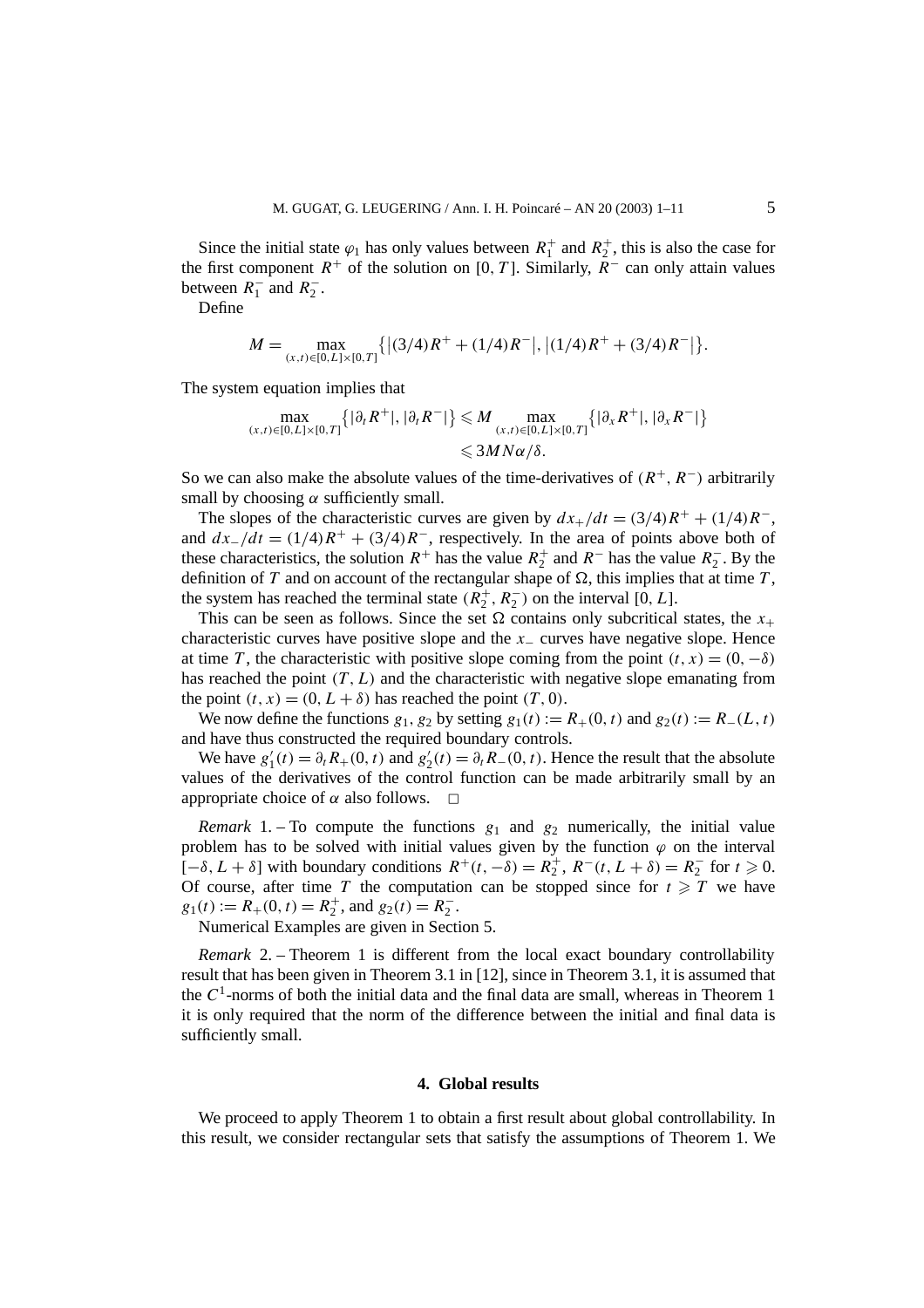show that we can steer the system from any point of such a set to any other point of this set in finite time.

THEOREM 2. – Let a nonempty compact rectangular set  $\Omega = [a_+, b_+] \times [a_-, b_-] \subset$  $R^2$  *be given such that for all*  $(R^+, R^-) \in \Omega$ , we have

$$
3/4R^+ + 1/4R^- > 0 \quad and \quad 1/4R^+ + 3/4R^- < 0,\tag{6}
$$

*that is*  $\Omega$  *contains only subcritical states.* 

*Then we can find boundary controls g*<sup>1</sup> *and g*<sup>2</sup> *that steer the de St. Venant system* (1) *with boundary conditions*  $R^+(t, 0) = g_1(t)$  *and*  $R^-(t, L) = g_2(t)$  *in finite time from any constant initial state in*  $\Omega$  *to any other constant state in*  $\Omega$  *in such a way that the corresponding solution is continuously differentiable.*

*Moreover, this can be achieved in such a way that the absolute values of the derivatives of the state (R*<sup>+</sup>*, R*<sup>−</sup>*) and of the controls (g*1*, g*2*) remain smaller than any given upper bound.*

*Proof.* – Let an initial point  $A \in \Omega$  and a target point  $B \in \Omega$  be given. For a natural number *n* and  $k \in \{0, ..., n\}$  define  $\lambda_{k,n} = k/n$  and

$$
\omega_{k,n} = (1 - \lambda_{k,n})A + \lambda_{k,n}B.
$$

Since the set  $\Omega$  is convex, the points  $\omega_{k,n}$  are all elements of  $\Omega$ . Now choose *n* sufficiently large such that for all  $k \in \{1, ..., n\}$  for  $\omega_{k,n} - \omega_{k-1,n} = (B - A)/n$  we have

$$
|B-A|/n\leqslant \alpha,
$$

where  $\alpha$  is as in Theorem 1. Now Theorem 1 implies that for all  $k \in \{1, ..., n\}$ , it is possible to steer the system from  $\omega_{n,k-1}$  to  $\omega_{n,k}$  in time *T* as defined in (2).

So we can steer the system from  $A = \omega_{0,n}$  to  $\omega_{1,n}$ , from  $\omega_{1,n}$  to  $\omega_{2,n}$ ,... and finally from  $\omega_{n-1,n}$  to  $\omega_{n,n} = B$  and after time *nT* the system has reached the desired terminal state *B*.

Moreover, Theorem 1 yields controls for which the absolute values of the derivatives of the state  $(R^+, R^-)$  and of the controls  $(g_1, g_2)$  can be made smaller than any given upper bound by choosing  $\alpha$  sufficiently small.

Of course, if  $\alpha$  is small, the number *n* has to be chosen large, so for a small bound for the norm of the derivatives, the time needed to steer the system to the target state is  $long. \Box$ 

We are now ready to prove that it is possible to steer the system from any constant subcritical state to any other constant subcritical state in finite time while avoiding the formation of shocks.

THEOREM 3. – *From a constant subcritical state*  $(R^+, R^-)$  (*i.e.* 3/4 $R^+$  + 1/4 $R^-$  > 0 *and* 1*/*4*R*<sup>+</sup> + 3*/*4*R*<sup>−</sup> *<* 0) *the system can be steered to any other constant subcritical state by boundary controls in finite time with a continuously differentiable state.*

*Moreover, for every given positive upper bound the system can be steered in such a way that the maximum norms of the derivatives of the state and of the controls remain below this bound.*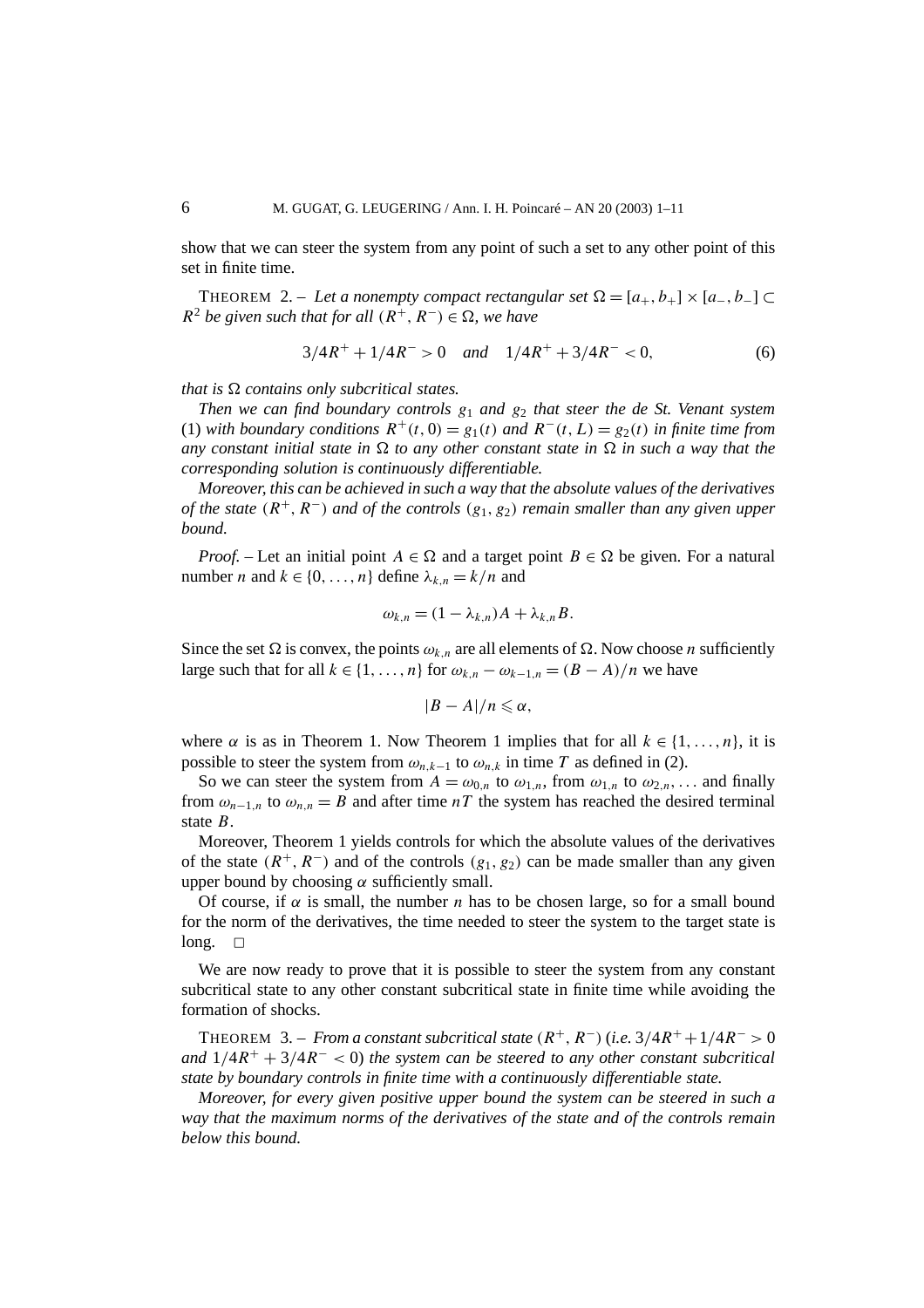*Proof.* – Let two constant subcritical states  $(R_A^+, R_A^-)$  and  $(R_B^+, R_B^-)$  be given. As in the proof of Theorem 2, for  $n \in \mathbb{N}$  and  $k \in \{0, ..., n\}$  define  $\lambda_{k,n} = k/n$  and let

$$
R_{k,n}^+ = (1 - \lambda_{k,n})R_A^+ + \lambda_{k,n}R_B^+, \qquad R_{k,n}^- = (1 - \lambda_{k,n})R_A^- + \lambda_{k,n}R_B^-.
$$

Then  $R_{0,n}^+ = R_A^+$ ,  $R_{0,n}^- = R_A^-$ ,  $R_{n,n}^+ = R_B^+$ ,  $R_{n,n}^- = R_B^-$ .

If the number *n* is chosen sufficiently large, for all  $k \in \{1, ..., n\}$  the nonempty sets

$$
\Omega_k = \left[ \min\{R_{k-1}^+, R_k^+\}, \max\{R_{k-1}^+, R_k^+\} \right] \times \left[ \min\{R_{k-1}^-, R_k^-\}, \max\{R_{k-1}^-, R_k^-\} \right]
$$

contain only subcritical states, hence for all  $k \in \{1, ..., n\}$  Theorem 2 is applicable to  $\Omega_k$ . So we can steer the system from the initial state  $(R_A^+, R_A^-) \in \Omega_1$  to  $(R_{1,n}^+, R_{1,n}^-)$  ∈  $\Omega_1$ , from  $(R_{1,n}^+, R_{1,n}^-)$  ∈  $\Omega_2$  to  $(R_{2,n}^+, R_{2,n}^-)$  ∈  $\Omega_2$  and so forth and finally from  $(R_{n-1,n}^+$ ,  $R_{n-1,n}^-$ )  $\in \Omega_n$  to the desired terminal state  $(R_B^+, R_B^-) \in \Omega_n$ , that we reach after *n* such steps.

The assertion about the maximum norms of the derivatives and the controls also follows from Theorem 2.  $\Box$ 

*Remark* 3. – The combination of Theorem 3 with a result about local controllability (see [12,10]) yields a result about controllability from states that are contained in a small ball around a constant subcritical state to states that are in a small ball around another constant subcritical state.

#### **5. Numerical examples**

*Example* 1. – Now we want to define explicitly a function  $\varphi$  as used in the proof of Theorem 1. Let  $\delta > 0$  and  $\beta \in \mathbb{R}$  be given. Define

$$
p(x) = \frac{6\beta}{\delta^3} \left( \delta \frac{x^2}{2} - \frac{x^3}{3} \right).
$$

Then  $p(0) = 0$ ,  $p(\delta) = \beta$ ,  $p'(0) = 0 = p'(\delta)$  and  $p'(x) \neq 0$  for all  $x \in (0, \delta)$ . Moreover,  $|p'(x)| \leq |p'(\delta/2)| = (3/2)|\beta|/\delta$  for all  $x \in [0, \delta]$ .

For  $L > 0$  define  $L_0 = L + \delta$ . Define the function  $\varphi$  with the components

$$
\varphi_1(x) = \begin{cases} R_2^+, & x \in (-\infty, -\delta), \\ R_2^+ + p(x), & x \in [-\delta, 0) \text{ with } \beta = R_1^+ - R_2^+, \\ R_1^+, & x \in [0, L], \\ R_2^+ + p(L_0 - x), & x \in (L, L + \delta], \\ R_2^+, & x \in (L + \delta, \infty). \end{cases}
$$

and

$$
\varphi_2(x) = \begin{cases} R_2^-, & x \in (-\infty, -\delta), \\ R_2^- + p(x), & x \in [-\delta, 0) \text{ with } \beta = R_1^- - R_2^-, \\ R_1^-, & x \in [0, L], \\ R_2^- + p(L_0 - x), & x \in (L, L + \delta], \\ R_2^-, & x \in (L + \delta, \infty). \end{cases}
$$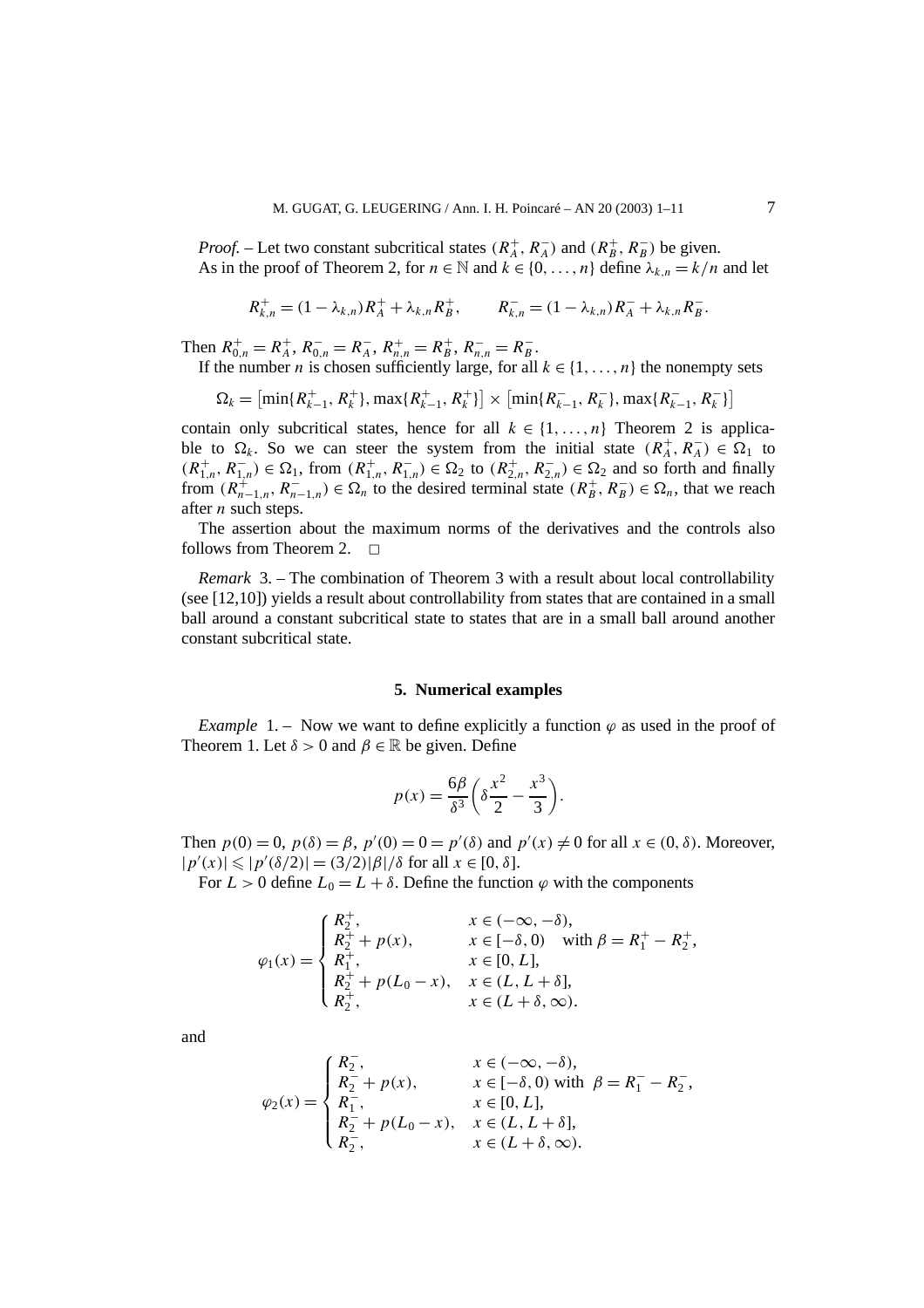

Fig. 1.

Then the function  $\varphi = (\varphi_1, \varphi_2)$  satisfies the requirements of the proof of Theorem 1.

For our numerical example, let  $L = 10$ ,  $\delta = 5$  and  $R_1^+ = 2\sqrt{0.3g}$  with  $g = 9.81$ , *R*<sup>-</sup><sub>1</sub> = −*R*<sup>+</sup><sub>1</sub>, *R*<sup>+</sup><sub>2</sub> = 2 $\sqrt{0.2g}$ , *R*<sub>2</sub><sup>−</sup> = −*R*<sup>+</sup><sub>2</sub>.

We consider a rectangular channel where for the water height *h* we have  $h = c^2/g$ . So we start with water height 0*.*3 and zero velocity and want to steer the system to the state with water height 0*.*2 and zero velocity. Fig. 1 shows the water height  $h = [0.25(R^+ - R^-)]^2/g$  for *x* in the interval  $[-\delta, L + \delta]$  that is shifted to the interval [0*,* 20]. So the interval [0*, L*] is shown in the figure as the space interval [5*,* 15], the interval  $[-\delta, 0]$  corresponds to [0, 5] and the interval  $[L, L + \delta]$  to [15, 20].

Note that the initial time zero is in the back and the time 20 is in the front.

*Example* 2. – To illustrate the fact that for a fixed  $\delta$  for the controls that we have constructed the derivatives of the state remain smaller if the distance between initial state and terminal state is smaller, we consider the data as in Example 1, but with terminal state and terminal state is smaller, we consider the data as in Example 1, out with terminal state<br> $R_2^+ = 2\sqrt{0.28g}$ ,  $R_2^- = -R_2^+$ . So here we start with water height 0.3 and zero velocity and want to steer the system to the state with water height 0*.*28 and zero velocity.

Fig. 2 shows the height *h* for a rectangular channel.

*Example* 3. – For an example where shock waves occur, we consider the data as in Example 2, but with  $p = 0$ , hence

$$
\varphi_1(x) = \begin{cases} R_2^+ & x \in [-\infty, 0), \\ R_1^+ & x \in [0, L], \\ R_2^+ & x \in (L, \infty) \end{cases} \text{ and } \varphi_2(x) = \begin{cases} R_2^- & x \in [-\infty, 0), \\ R_1^- & x \in [0, L], \\ R_2^- & x \in (L, \infty). \end{cases}
$$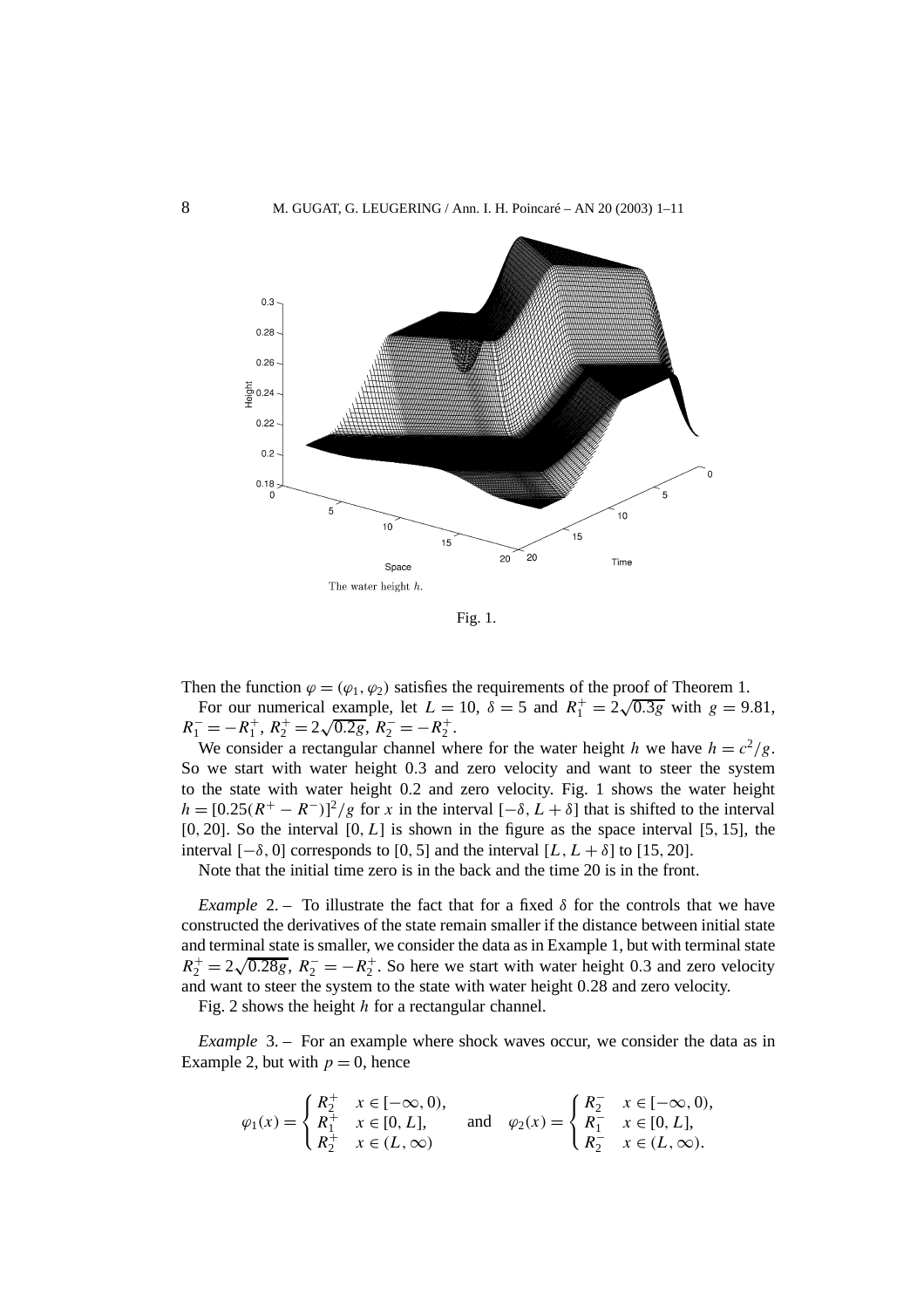

Fig. 2.



Fig. 3.

So here the initial state is not continuous. This situation gives the same solution as absorbing, i.e. nonreflecting boundary conditions at 0 and  $\overline{L}$ , namely  $g_1(t) = R_2^+$  and  $g_2(t) = R_2^-$ .

Fig. 3 shows the height  $h = [0.25(R^+ - R^-)]^2/g$ .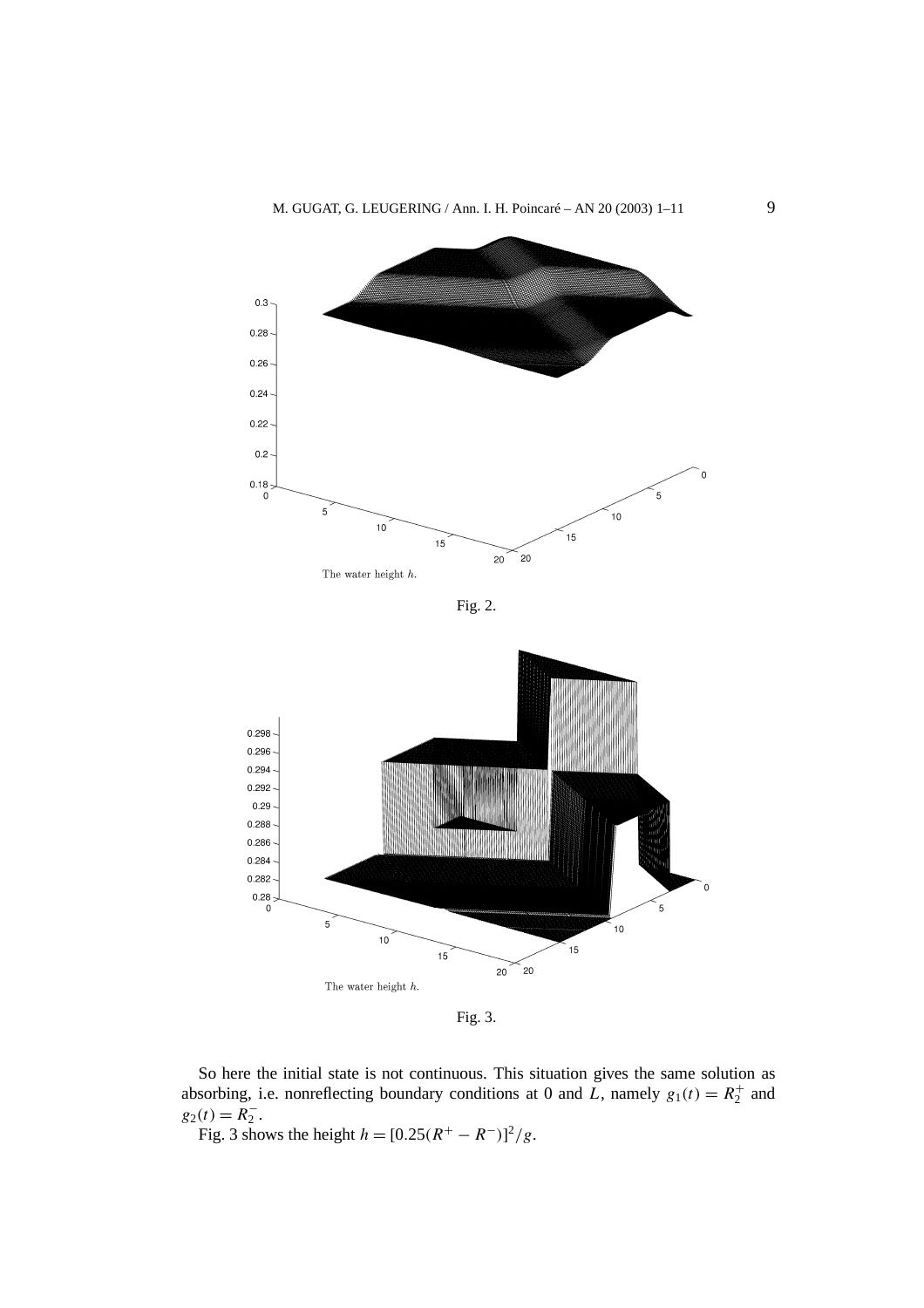#### **6. A problem of time-optimal control**

We have seen that it is possible to control the system in such a way that no shocks occur. In problems of time optimal control without state constraints, the state corresponding to the optimal control will often be nondifferentiable (see for example [1]). This motivates the definition of the following problem *P* of time-optimal control, where as a constraint an upper bound for the maximum norm of the derivative of the state is prescribed. So in this problem, controls that produce states with shocks are avoided.

Let two constant subcritical states  $(R_1^+, R_1^-)$ ,  $(R_2^+, R_2^-)$  and a positive number  $\gamma > 0$ be given.

$$
P: \inf T \text{ such that } \tag{7}
$$

there exist control functions  $g_1$ ,  $g_2$  in  $C^1(0, T)$  that steer the system in time *T* from the constant initial state  $(R_1^+, R_1^-)$  to the constant state  $(R_2^+, R_2^-)$  in such a way that

$$
\max_{(t,x)\in[0,L]\times[0,T]}\left\{\left|\partial_t R^+(t,x)\right|,\left|\partial_t R^-(t,x)\right|,\left|\partial_x R^+(t,x)\right|,\left|\partial_x R^-(t,x)\right|\right\}\leq \gamma.
$$

Theorem 3 implies that for this problem, a feasible control exists and hence the optimal controlling time is finite.

# **7. Conclusion**

We have shown a result about global controllability for the de St. Venant equations that guarantees shock-free controllability between steady states, which are essential for applications. Our result can easily be generalized to the case of general nonlinear hyperbolic systems with space dimension one. This generalization and the generalization to networks of canals are the subject of current research.

Of course many open questions remain, for example the problem of global controllability between general, possibly nonsteady states.

It is also interesting in this context to consider the problem of time-optimal control from a given constant initial state to a constant terminal state.

The unrestricted time optimal control is given by absorbing boundary conditions that generate shock waves, since certain compatibility conditions are violated (see Example 3). So we cannot find a classical continuously differentiable solution. This is an example for the well-known fact that for problems of optimal control, in general we cannot find an optimal control that produces a continuously differentiable state. This fact has to be taken into account in the formulation of optimal control problems.

We have proposed a problem of time optimal control where a constraint for the maximum norm of the derivative is prescribed. The detailed analysis of this problem for which here we have only shown feasibility is the subject of future research.

#### REFERENCES

<sup>[1]</sup> J.K. Bennighof, R.L. Boucher, Exact minimum-time control of a distributed system using a traveling wave formulation, J. Optim. Theory Appl. 73 (1992) 149–167.